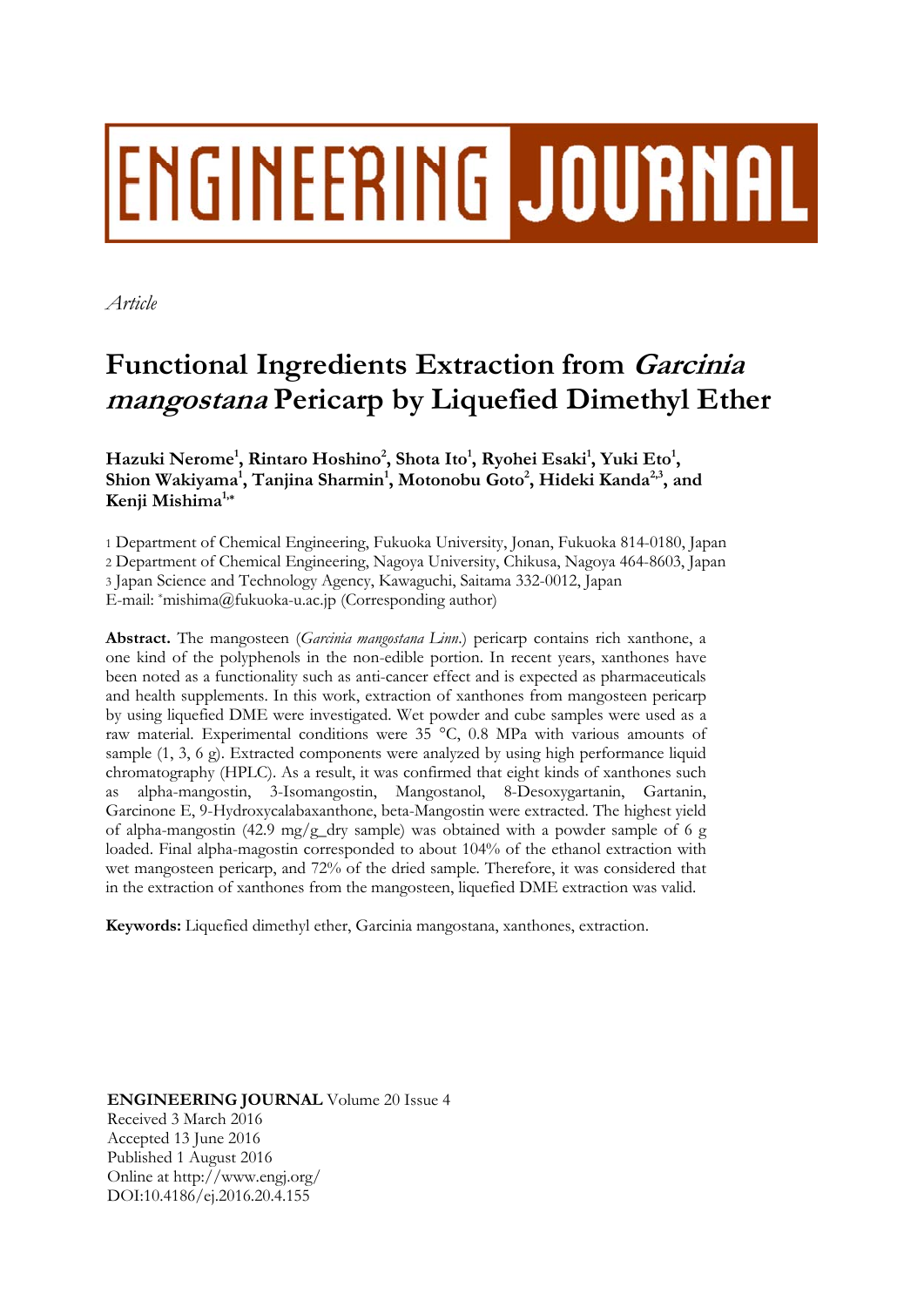# **1. Introduction**

Mangosteen (*Garcinia mangostana Linn*.) is one of the tropical fruits belonging to the Guttiferae family which called "queen of the fruit" because of its sweet juicy edible part. It is grow in Thailand, Malaya, India, Vietnam, Singapore, Philippines and Burma [1-2]. It has a dark red pericarp that has been discarded. However, the valuable compounds such as xanthones, which is a kind of polyphenols are contained in the pericarp. Xanthones are attracting attention as a dietary supplement and a medicament because its powerful functionalities [3-6]. In recent years, the functionality of xanthones has been reported on medical, pharmaceutical and food science fields as follow. Antiproliferative, antioxidation and induction of apoptosis by mangosteen extract on human breast cancer cell line [7-9]. Induction of apoptosis by xanthones occurred in human leukemia cell lines[10]. Garcinone E, one of a xanthone derivatives, has potent cytotoxic effect against liver cancer, gastric cancer, lung cancer and colorectal cancer [11, 12]. Currently, the organic solvent (ethanol, methanol and ethyl acetate, etc.) were used as conventional extraction solvents for obtaining the xanthones [2, 7, 12]. However, the following problems have been concerned; the oxidation and thermal denaturation, the environmental impact, and effects on the human body of residual solvent. As a method of solving these problems, supercritical carbon dioxide (SC-CO<sub>2</sub>) and liquefied dimethyl ether (DME) are receiving attention as the extraction solvent because of their useful properties.  $SC-CO<sub>2</sub>$  is excellent extraction solvent for the non-polar substance because it has properties similar to hexane. Additionally the method has shown high selectivity by operating conditions such as temperatures and pressures [13-15]. However, it is necessary to use a special apparatus to establish the high pressure of SC- $CO<sub>2</sub>$  and pretreatment such as sample drying. In the case of DME, the standard boiling point is -24.8 °C, and its saturated vapor pressure at 20 °C is 0.51 MPa. Because of the weak hydrogen bonds of DME, water dissolves into the liquefied DME to the extent of  $7 - 8$  wt% at room temperature. Therefore, those characteristic properties, it can extract functional ingredients from the high moisture content raw materials at the vicinity of room temperature [16-23]. Additionally, DME has been approved as a safe extraction solvent for the production of foodstuffs and food ingredients by the European Food Safety Authority [24]. In this work, the alpha-mangostin which is a kind of xanthone would be extracted from the raw pericarp of mangosteen using liquefied DME. Experimental conditions were 35°C/0.8 MPa and extracted components were analyzed by using high performance liquid chromatography (HPLC).

# **2. Experimental**

# **2.1. Material and Chemicals**

For the extraction, pericarp of mangosteen which was cultivated in Thailand was used. Wet sample of pericarps was prepared as powder type (0.5 – 1.0 mm) and cube type (5 mm). alpha-Mangostin was purchased from Wako Co. Ltd., Japan was used for standard. Other xanthones (3-Isomangostin, Mangostanol, 8-Desoxygartanin, Gartanin, Garcinone E, 9-Hydroxycalabaxanthone, beta-Mangostin) were calculated using the calibration curve of alpha-mangostin. HPLC-grade of methanol and acetic acid used for HPLC analysis. The analytical–grade of ethanol which used for ethanol extraction and dilution solvent were purchased from Wako Co. Ltd., Japan.

# **2.2. Equipment and Procedures**

# 2.2.1. DME Extraction

Figure 1 shows a schematic of the laboratory-scale DME extraction apparatus. Liquefied DME tank (100 ml; TVS-1-100, Taiatsu Techno Corp., Saitama, Japan), the extraction column (10 ml; HPG-10-5, Taiatsu Techno Corp., Saitama, Japan) and collector (96 ml; HPG-96-3, Taiatsu Techno Corp., Saitama, Japan) were employed for the experiment.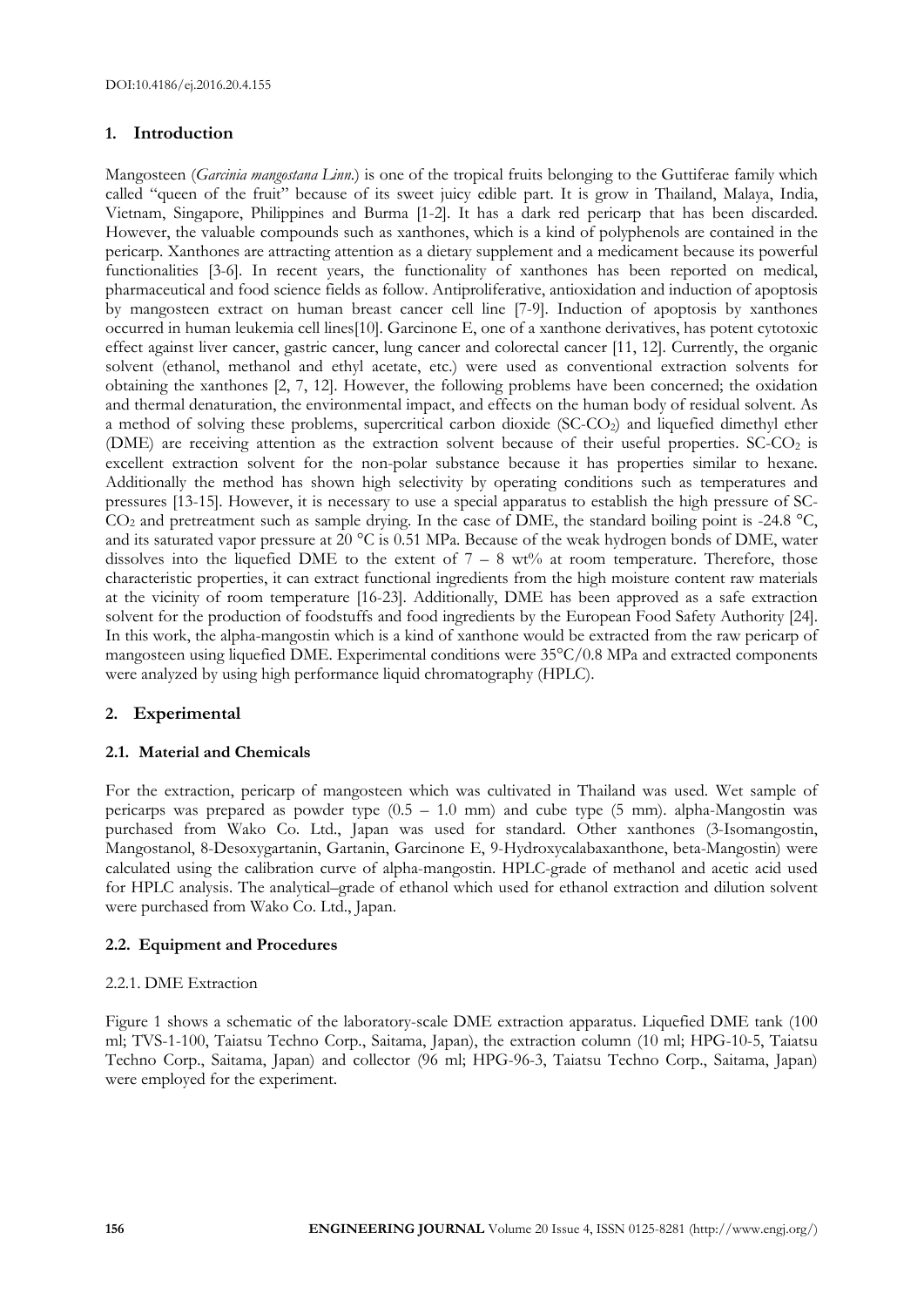

Fig.1. Schematic diagram of DME extraction apparatus.

Raw materials were prepared for powder type (moisture content of 61.6%) and cube type (moisture content of 62.9%). In each experiment, approximately 1, 3, and 6 g of wet samples were loaded into the extraction column and the remaining volume was filled with glass beads (diameter between 1.5 and 2.5 mm; BZ-2, ASONE Co., Inc., Osaka, Japan) and cotton at the bottom and top of the column [18, 25].

The liquefied DME in the tank was controlled at  $35 \pm 2$  °C in a water bath, while the saturated vapor pressure of DME in the tank was  $0.78 \pm 0.03$  MPa[16]. The liquefied DME was supplied to the extraction column, and cooled down to room temperature using the long tube, which connected the tank and the extraction column. The temperature of the DME in the tube and extraction column was  $20 \pm 1^{\circ}$ C. DME flowed owing to the pressure difference between tank and the extraction column while the DME flow rate was maintained at 7 mL/min using a pressure-reducing valve in the outlet of the extraction column. After the liquefied DME was passed through the extraction column at different time intervals, the DME was evaporated by opening the pressure-reducing valve of collector. The amount of the total extracts remaining in collector was equal to the total amount of extract and water extracted from the samples. The total extract was weighed after collection, and the yield of water, extract, and xanthones were determined using the equation shown below (1), (2), and (3). In addition, the amount of alpha-mangostin in the extract was analyzed using high-performance liquid chromatography (HPLC).

$$
Yield of water = \frac{Extracted water [g]}{Initial amount of water in samples [g]}
$$
 (1)

$$
Yield of extract = \frac{Extracts [g]}{Dry samples [g]}
$$
 (2)

Yield of xanthone = 
$$
\frac{\text{Extracted xanthone [mg]}}{\text{Dry samples [g]}}
$$
 (3)

#### 2.2.2. Conventional Method Using Ethanol as Extraction Solvent

Ethanol extraction for comparison was performed. Powder type (0.5-1.0 mm) was used as an extraction material in wet sample (moisture content of 61.6%) and dry sample (moisture content of 5.3%). Using a batch extractor, 100 mL ethanol was heated while mixing on a hot stirrer (500 rpm) at 35°C and ambient pressure. A sample of milled mangosteen pericarp (1.0 g) was added when the pre-treatment temperature condition was achieved, then the extraction was started. 1 mL extract liquid was collected at 10, 20, 30, 60, and 90 min.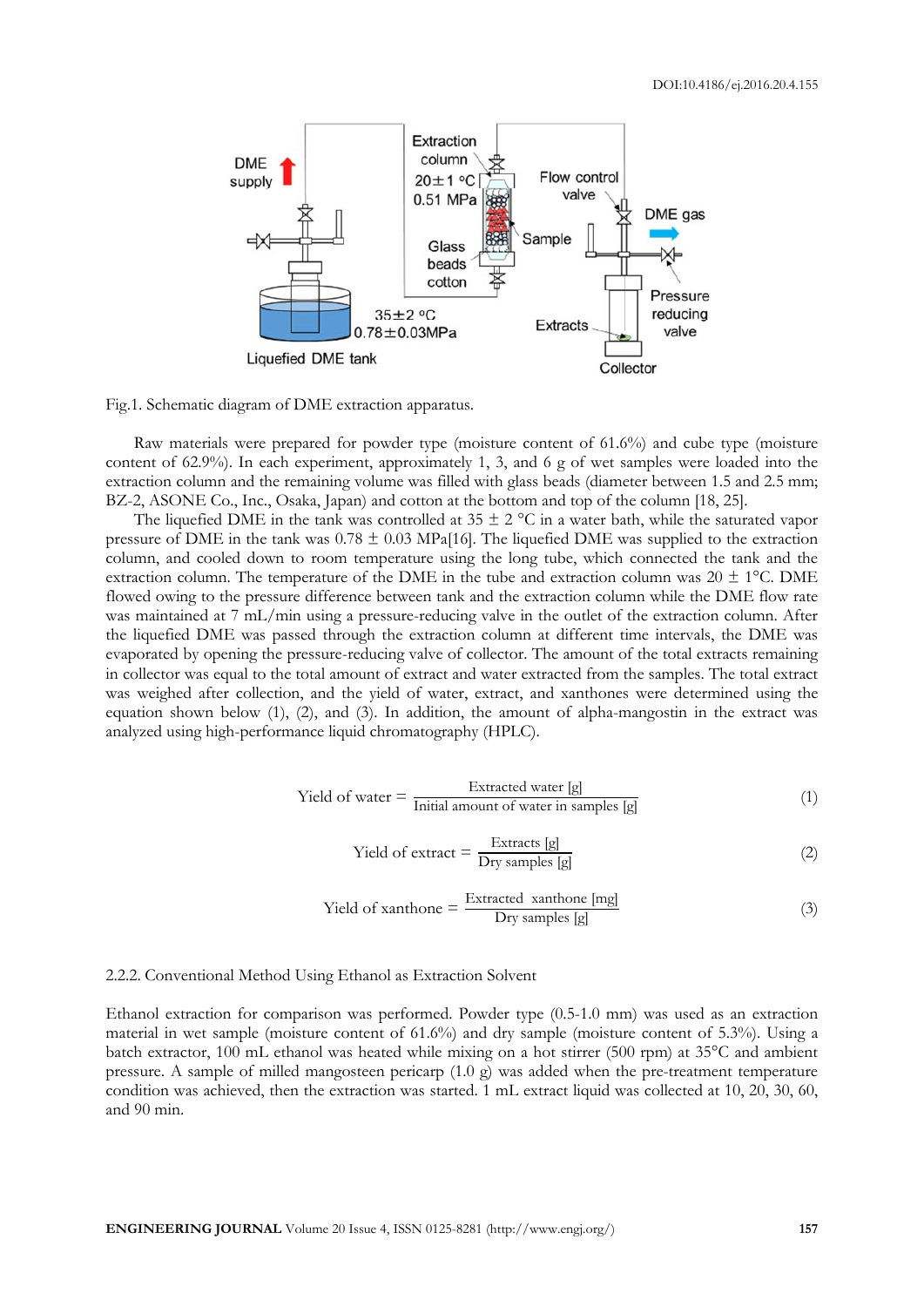# **2.3. HPLC Analysis**

The HPLC system consisted of a Tosoh LC-8010 system (Tosoh Co. Japan) which equipped with a UV detector. The extracts including xanthones were separated using a TSK-GEL (Tosoh Co. Japan) ODS-80Ts column (150  $\times$  4.6 mm) at 40 °C. The detection wavelength was set at 340 nm. Extracts were dissolved in 4 mL of ethanol and injected into the HPLC system. The injection volume was 5 or 50 µL, which was selected based on the extract concentration to avoid detector saturation. Two mobile phases were used during the separations: (A) methanol and (B) 0.1% acetic acid in water. The methanol gradient profiles were as follows:  $75\%$  over  $0 - 10$  min;  $90\%$  over  $50 - 60$  min;  $75\%$  over  $60 - 70$  min. The flow rate was set at  $0.8$  mL/min.

# **3. Result and Discussion**

DME extraction for the wet sample of mangosteen pericarp was successfully carried out. Fig. 2 shows the pictures of raw material, residue, and extracts which dissolved in ethanol after DME extraction. The color of the raw material was dark red-purple, however the color of the residue was bleached to orange-yellow. On the other hand, the color of the initial extract was orange, the extract gradually lost its color with increasing extraction time because of the consumption of solvent towards the end of the extraction process.



Fig. 2. Images of raw material, residue, and extracts.

# **3.1. Water Extraction**

Figure 3 shows the amounts of water removal from the samples using liquefied DME. In order to differing water contents in each sample, the DME consumption (horizontal axis) was expressed as the ratio between the consumption of DME and the total initial amount of water in the tested sample. In the case of shape of the sample, the extracted water from cube sample was slightly lower than the powder type due to its thickness [16]. Moreover, higher amount of DME was required to extract the same amount of water compared to powder type. On the other hand, in the case of powder sample, extraction equilibrium has been nearly reached in the initial stage. Therefore, it is considered that the DME consumption maybe reduced by milling in order to increase the contact area. In the case of extraction using various filling amounts, 6 and 3 g are obtained almost the same amount of water (0.8 g/g initial water). 1 g was the lowest yield (0.6 g/g initial water) due to some of the extract may remain in the inside of the tube of the apparatus. Therefore, it may be considered that in the case of a small amount of filling, loss of the extract is increased.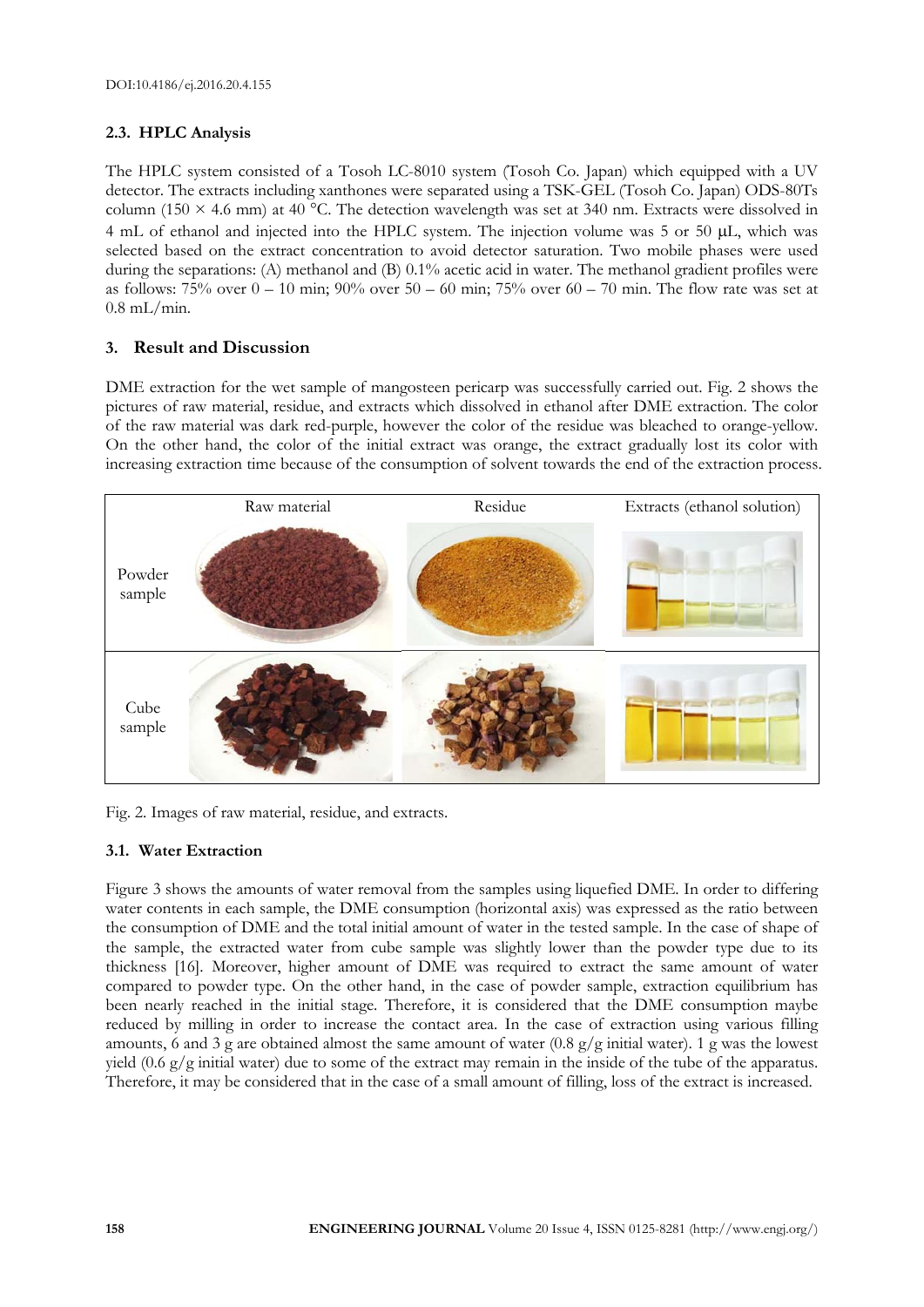

Fig.3. Dewatering rates of mangosteen pericarp obtained by DME extraction. (a) Different sample shape, (b) Various filling amount.

## **3.2. Yield of Extract and Xanthones**

The yield of extracted components and xanthones by DME extraction from powder sample and cube sample with various filling amounts were investigated. The yield of extracted xanthones by DME and ethanol extraction were shown in Table 1.

| <b>Extraction solvent</b> | <b>DME</b> |        |        |        | Ethanol |            |
|---------------------------|------------|--------|--------|--------|---------|------------|
| Sample type               | cube       | powder | powder | powder | powder  | powder     |
|                           | wet        | wet    | wet    | wet    | wet     | $\rm{dry}$ |
| Filling amount [g]        | 6          | 6      | 3      | 1      | 1       | 1          |
| Various xanthones         |            |        |        |        |         |            |
| 3-Isomangostin            | 0.268      | 0.490  | 0.486  | 2.958  |         | 0.736      |
| Mangostanol               | 0.574      | 1.098  | 0.828  | 1.776  |         | 0.731      |
| 8-Desoxygartanin          | 5.500      | 6.319  | 6.815  | 25.144 | 5.668   | 11.479     |
| Gartanin                  | 0.794      | 2.073  | 2.420  | 7.973  | 1.089   | 3.971      |
| alpha-Mangostin           | 33.322     | 42.885 | 40.783 | 17.453 | 41.140  | 59.657     |
| Garcinone E               | 1.065      | 1.778  | 1.359  | 5.056  | 2.126   | 1.851      |
| 9-Hydroxycalabaxanthone   | 0.829      | 1.141  | 1.062  | 4.222  | 0.499   | 1.330      |
| beta-Mangostin            | 0.471      | 0.693  | 0.722  | 2.805  | 0.773   | 0.889      |

Table 1. Experimental condition with yield of extracted xanthones[mg/g\_dry sample].

Figures 4 and 5 show the yields of extracted components and alpha-mangostin as xanthone derived compounds. In the case of cube sample, the yields of extracted components and alpha-mangostin were lower than powder samples even though it had almost the same yield of water. There are possible reasons that the water does not act as a co-solvent because the solubility of xanthone in water is low [26]. Therefore, it can be considered that preferentially water has been extracted. However, the cube type allows to recover alpha-mangostin of 33.3 mg/g\_dry sample (about 80% of the powder sample) without milling. Cube type has advantages during the extraction such as to avoid the milling process and it can be easily handling of the sample. On the other hand, in the case of extraction using various filling amount, similar tendency as the extraction of water was obtained. At 6 and 3 g sample loaded, almost the same amount of extracts and alpha-mangostin are obtained. However, the lowest yield was extracted at 1 g sample loaded. Similar results were also found in the water extraction. The loss of the extract increased when the small amount of sample was loaded in the extractor.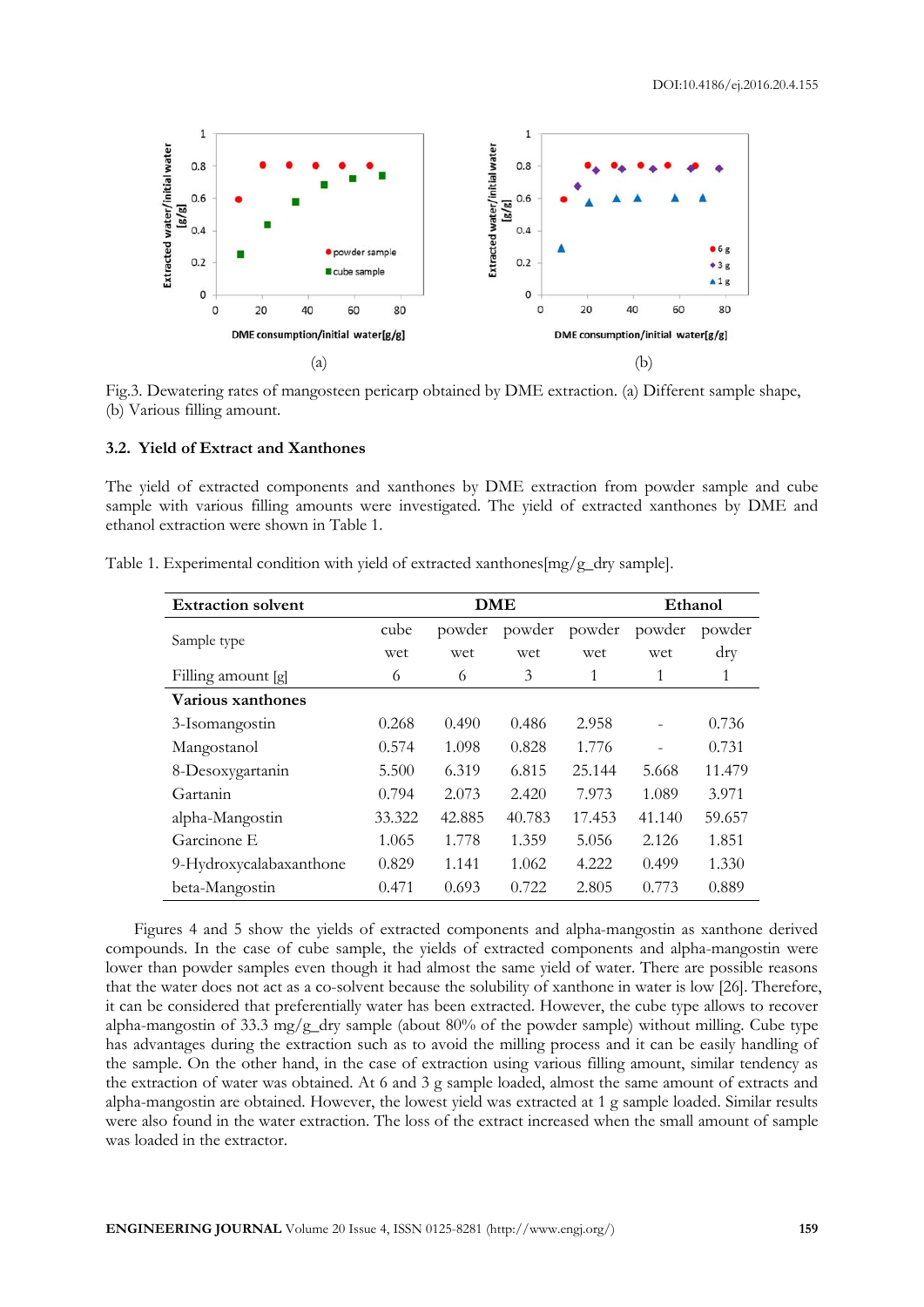The maximum recovered of alpha-magostin could approach to 45 mg/g-sample from 6 g powder sample. It is corresponding to about 104 % of the ethanol extraction with wet mangosteen pericarp, and 72% of the dried sample.



Fig. 4. Amount of extracts from mangosteen pericarp by DME extraction. (a) Different sample shape, (b) Various filling amount.



Fig.5. Amount of extracted alpha-mangostin from mangosteen pericarp by DME extraction. (a) Different sample shape, (b) Various filling amount.

## **4. Conclusion**

In this work, the liquefied DME extraction method was verified that can be used to extract water, extract and xanthone from the wet mangosteen pericarp. Final extracted yield of water from the cube sample was almost equal compared with the powder type (0.8 g/g\_initial water). However, in the case of powder sample, extraction equilibrium has been nearly reached in the initial stage. The different of water yield seemed depend on the filling amount of sample. The small amount of filling resulted the loss of the extract increased. The highest yield of extract (0.14 g/g\_dry sample) and alpha-mangostin (42.9 mg/g\_dry sample) were obtained with a powder sample of 6 g filling amount.

# **References**

- [1] R. Zadernowski, S. Czaplicki, and M. Naczk, "Phenolic acid profiles of mangosteen fruits (*Garcinia mangostana*)," *Food Chem.*, vol. 112, no. 3, pp. 685-689, June, 2009.
- [2] J. Pedraza-Chaverri, N. Cárdenas-Rodríguez, M. Orozco-Ibarra, and J. M. Pérez-Rojas, "Medicinal properties of mangosteen (*Garcinia mangostana*)," *Food Chem. Toxicol.*, vol. 46, no. 10, pp. 3227-3239, Oct, 2008.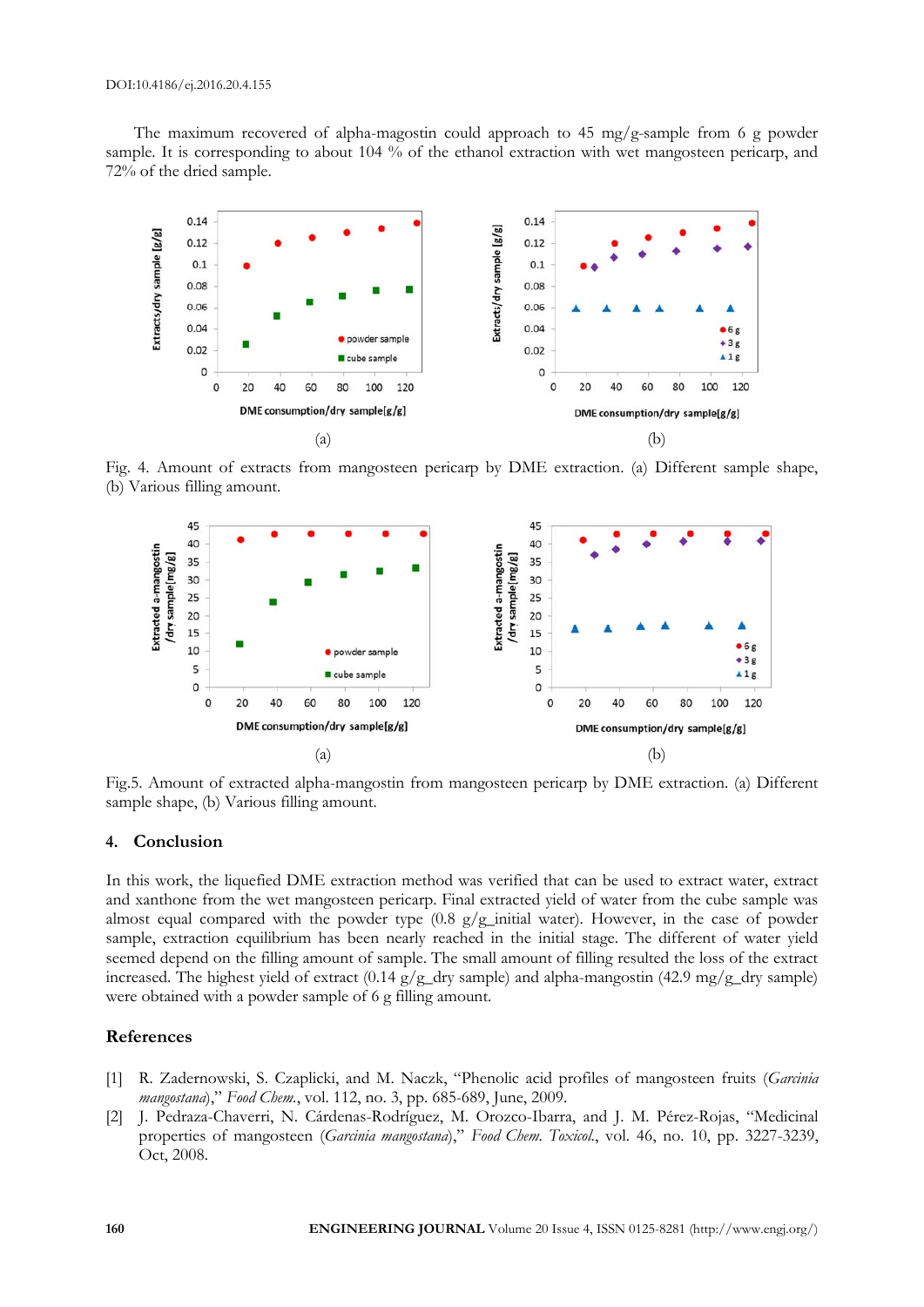- [3] A. S. Zarena and K. Udaya Sankar, "Xanthones enriched extracts from mangosteen pericarp obtained by supercritical carbon dioxide process," *Sep. Purif. Technol.*, vol. 80, no. 1, pp. 172-178, July, 2011.
- [4] A. S. Zarena and K. Udaya Sankar, "Supercritical carbon dioxide extraction of xanthones with antioxidant activity from *Garcinia mangostana*: Characterization by HPLC/LC-ESI-MS," *J. Supercrit. Fluids*, vol. 49, no. 3, pp. 330-337, July, 2009.
- [5] Y. Akao, Y. Nakagawa, M. Iinuma, and Y. Nozawa, "Anti-cancer effects of xanthones from pericarps of mangosteen," *Int. J. Mol. Sci.*, vol. 9, no. 3, pp. 355-370, Mar, 2008.
- [6] A. F. A. Aisha, K. M. Abu-Salah, Z. Ismail, and A. Majid, "In vitro and in vivo anti-colon cancer effects of *Garcinia mangostana* xanthones extract," *BMC Complementary and Alternative Medicine*, vol. 12. p. 104, July, 2012.
- [7] P. Moongkarndi, N. Kosem, S. Kaslungka, O. Luanratana, N. Pongpan, and N. Neungton, "Antiproliferation, antioxidation and induction of apoptosis by *Garcinia mangostana* (mangosteen) on SKBR3 human breast cancer cell line," *J. Ethnopharmacol.*, vol. 90, no. 1, pp. 161-166, Sep, 2004.
- [8] M. J. Balunas, B. Su, R. W. Brueggemeier, and a. D. Kinghorn, "Xanthones from the botanical dietary supplement mangosteen (*Garcinia mangostana*) with aromatase inhibitory activity," *J. Nat. Prod.*, vol. 71, no. 7, pp. 1161-1166, Jul, 2008.
- [9] H. Doi, M. A. Shibata, E. Shibata, J. Morimoto, Y. Akao, M. Iinuma, N. Tanigawa, and Y. Otsuki, "Panaxanthone isolated from pericarp of *Garcinia mangostana* L. suppresses tumor growth and metastasis of a mouse model of mammary cancer," *Anticancer Res.*, vol. 29, no. 7, pp. 2485-2495, Jul, 2009.
- [10] K. Matsumoto, Y. Akao, E. Kobayashi, K. Ohguchi, T. Ito, T. Tanaka, M. Iinuma, and Y. Nozawa, "Induction of apoptosis by xanthones from mangosteen in human leukemia cell lines," *J. Nat. Prod.*, vol. 66, no. 8, pp. 1124-1127, Aug, 2003.
- [11] C. K. Ho, Y. L. Huang, and C. C. Chen, "Garcinone E, a xanthone derivative, has potent cytotoxic effect against hepatocellular carcinoma cell lines," *Planta Med.*, vol. 68, no. 11, pp. 975-979, Nov, 2002.
- [12] V. Nabandith, M. Suzui, T. Morioka, T. Kaneshiro, T. Kinjo, K. Matsumoto, Y. Akao, M. Iinuma, and N. Yoshimi, "Inhibitory effects of crude alpha-mangostin, a xanthone derivative, on two different categories of colon preneoplastic lesions induced by 1, 2-dimethylhydrazine in the rat," *Asian Pac J Cancer Prev.*, vol. 5, no. 4, pp. 433-438, Dec, 2004.
- [13] H. Nerome, S. Machmudah, A. T. Quitain, M. Sasaki, and M. Goto, "Supercritical Carbon Dioxide Extraction of Carotenoids From Momordica Cochinchinensis," *J. Sci. Technol.*, vol. 49, no. 5A, pp. 177- 183, Oct, 2011.
- [14] K. Mishima, R. Kawakami, H. Yokota, T. Harada, T. Kato, H. Kawamura, K. Matsuyama, S. Mustofa, F. Hasanah, Y. D. nayati Siregar, L. S. E. Putri, and A. Salim, "Extraction of Luteolin and Apigenin from Leaves of *Perilla frutescens* (L.) Britt. with Liquid Carbon Dioxide," *Solvent extracion Res. Dev. Japan*, vol. 21, no. 1, pp. 55-63, 2014.
- [15] K. Mishima, H. Kawamura, S. Ito, Y. Inoue, T. Hirota, T. Kato, T. Sharmin, R. Kawakami, K. Irie, K. Mishima, T. Harada, S. Mustofa, F. Hasanah, Y. Dian, I. Siregar, L. Surayya, E. Putri, and A. Salim, "Liquid Carbon Dioxide Extraction of Xanthones from the Pericarps of *Garcinia Mangostana Linn.* Enhanced by Ultrasonic Irradiation," *Solvent extracion Res. Dev. Japan*, vol. 22, no. 2, pp. 187-199, 2015.
- [16] R. Hoshino, S. Machmudah, H. Kanda, and M. Goto, "Simultaneous Extraction of Water and Essential Oils from Citrus Leaves and Peels Using Liquefied Dimethyl Ether," *J. Nutr. food Sci.*, vol. 4, no. 5, Aug, 2014.
- [17] M. Goto, H. Kanda, Wahyudiono, and S. Machmudah, "Extraction of carotenoids and lipids from algae by supercritical CO2 and subcritical dimethyl ether," *J. Supercrit. Fluids*, vol. 96, pp. 245-251, Jan, 2015.
- [18] P. Boonnoun, Y. Kurita, Y. Kamo, S. Machmudah, Y. Okita, E. Ohashi, and H. Kanda, "Wet extraction of lipids and astaxanthin from *Haematococcus pluvialis* by liquefied dimethyl ether," *J. Nutr. Food Sci.*, vol. 4, no. 5, p. 1000305, Aug, 2014.
- [19] J. Wu, Y. Zhou, and E. W. Lemmon, "An Equation of State for the Thermodynamic Properties of Dimethyl Ether," *J. Phys. Chem. Ref. Data*, vol. 40, Jun, 2011.
- [20] K. Oshita, S. Toda, M. Takaoka, H. Kanda, T. Fujimori, K. Matsukawa, and T. Fujiwara, "Solid fuel production from cattle manure by dewatering using liquefied dimethyl ether," *Fuel*, vol. 159, pp. 7-14, Nov, 2015.
- [21] P. Li, H. Kanda, and H. Makino, "Simultaneous production of bio-solid fuel and bio-crude from vegetal biomass using liquefied dimethyl ether," *Fuel*, vol. 116, pp. 370-376, Jan, 2014.

**ENGINEERING JOURNAL** Volume 20 Issue 4, ISSN 0125-8281 (http://www.engj.org/) **161**